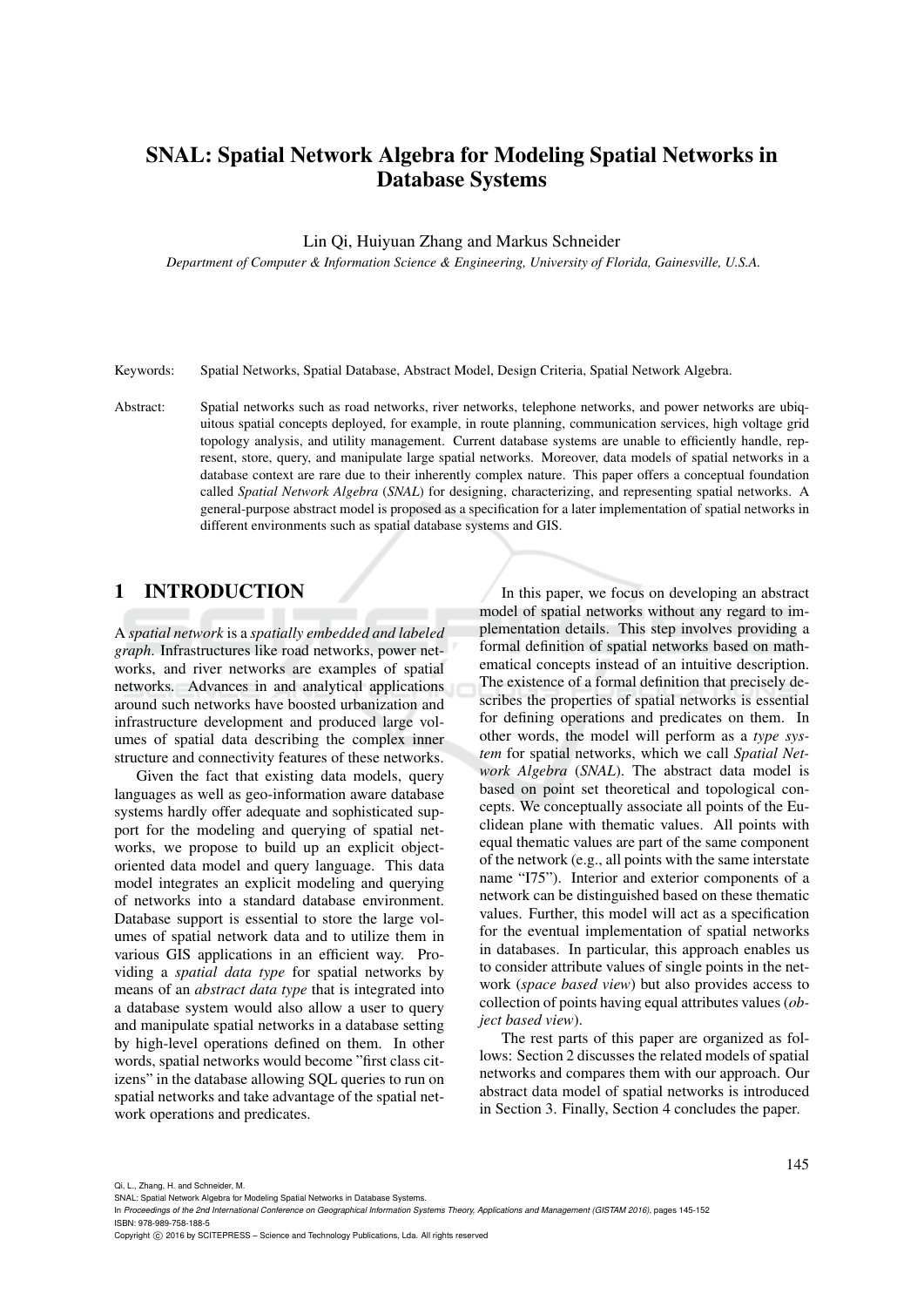### 2 RELATED WORK

Conceptual data models for spatial networks can be broadly classified into three categories: *graphoriented* models, *hybrid* models, and *networkoriented* models.

One reasonable and natural idea is to model spatial networks as *graphs* to capture their structure and connectivity. Since nodes and arcs correspond to the vertices and edges of a graph, the planar embedding of the node-arc data models in GIS ensure topological consistency and regard a spatial network as a directed graph. This concept has been taken in Güting (1994), Erwigm and Güting (1994), Brinkhoff (2002), Gupta et al. (2004), Jeung et al. (2010). The model in Güting (1994) is designed for embedding graphs in databases and not specifically for spatial networks. A multi-level order-sorted algebra described in Erwigm and Güting (1994) shared a similar idea with our proposed model which allows users to express a query at a high level of abstraction. The authors in Jensen et al. (2003) point out that the graph modeling of a spatial network is not appropriate as it does not present a realistic representation of enough complexity in the real world. Besides, graph-oriented modeling of spatial networks are unable to represent the spatial embedding of a network Qi and Schneider (2012).

The *hybrid* modeling of spatial networks is an alternative approach that introduces spatial embedding to each vertex in a graph-oriented model. The work in Scheider and Kuhn (2008) models road networks as *partially embedded graphs* and defines road components based on their properties. The path-based approach Krogh et al. (2014) and the PARINET approach Popa et al. (2011) model the network in a hybrid manner that supports segments, edges, and route abstractions. These partial graph-oriented approaches lose the geometric information in the networks and only maintain the topology of the network. Moreover, this solution does not allow spatial networks to have attributes of their own. Though effective, it has been shown that this method of modeling a spatial network is neither elegant nor robust Miller and Shaw (2001).

*Network-oriented* models are geometry-based models for spatial networks. The most well known network model is Güting et al. (2006) which creates an explicit network data model to be used specifically for an implementation of moving objects in a network. This model treats a spatial network as a set of routes and a set of junctions between routes. A recent advance in Ding et al. (2015) introduces a new *network-matched* mechanism to derive moving objects trajectories. Since both of the models focus on modeling of moving objects in road networks,

they are heavily biased towards road networks with specific features, for example, to distinguish between simple and dual (divided) roads and thus cannot serve as generic network models. Our emphasis in this paper is on an increase of the functionality and elegance at the conceptual level, the propagation of the abstract data type approach in a database context, and the possibility of query support.

## 3 FORMAL DEFINITION OF AN ABSTRACT SPATIAL NETWORK MODEL

This section provides our complete abstract data model for spatial networks, *SNAL*, which is the extension of the spatial network specification in Qi et al. (2015). Let  $(X, \mathcal{T})$  be a *topological space* Dugundi (1966) with topology  $T \subset 2^X$ . For each 3D spatial data type *A*, we will specify the topological notations of *boundary* (∂*A*), *interior* (*A o* ), *exterior* (*A* −), and *closure*  $(A)$ . To give structural definitions, we need to first present some basic notations and definitions.

Function and Range. The application of a function  $f : A \to B$  is a set of values  $S \subset A$  defined as  $f(S) := \{ f(x) | x \in S \}.$  If  $f(S)$  returns a singleton set, we will then write  $f[S]$  to denote the single element, i.e.  $f(S) = \{y\} \Rightarrow f[S] = y$ . The inverse function of *f* is defined as  $f^{-1}(y) := \{x \in A | f(x) = y\}$ . Since *f* is not always a *bijection*, therefore the signature of  $f^{-1}$  is  $f^{-1}: B \to 2^A$  where  $2^A$  is the *power set* of *A*, it is sometimes denoted as  $P(A)$  or  $P(A)$ . It is important to note that  $f^{-1}$  is a total function and that  $f^{-1}$ applied to a set yields a set of sets. We also define a *range* function of a function  $f : A \rightarrow B$  that returns the set of all elements that *f* returns for an input set *A* as  $rng(f) := f(A).$ 

Label Type. In a spatial network, each point is associated with a *label*. A label is consist of two parts: *spatial label* (*sl*) and *thematic label* (*tl*). The spatial label specifies the ownership of the point. For example, the spatial labels of the simple points that belong to the same area are identical. Each point also carries certain thematic information, such as the oil pipe diameter in a pipeline network, ship capacity in a river network or speed limit in a road network at this specific point. During abstract modeling, spatial label plays an important role and is frequently referenced. From this point forward, we use the term *label* to refer to a *spatial label* that is attached to each point.

We call a type that contains labels of the same kind as *label type*. We assume that each label type *A* contains an element  $\perp_A$  that represents the undefined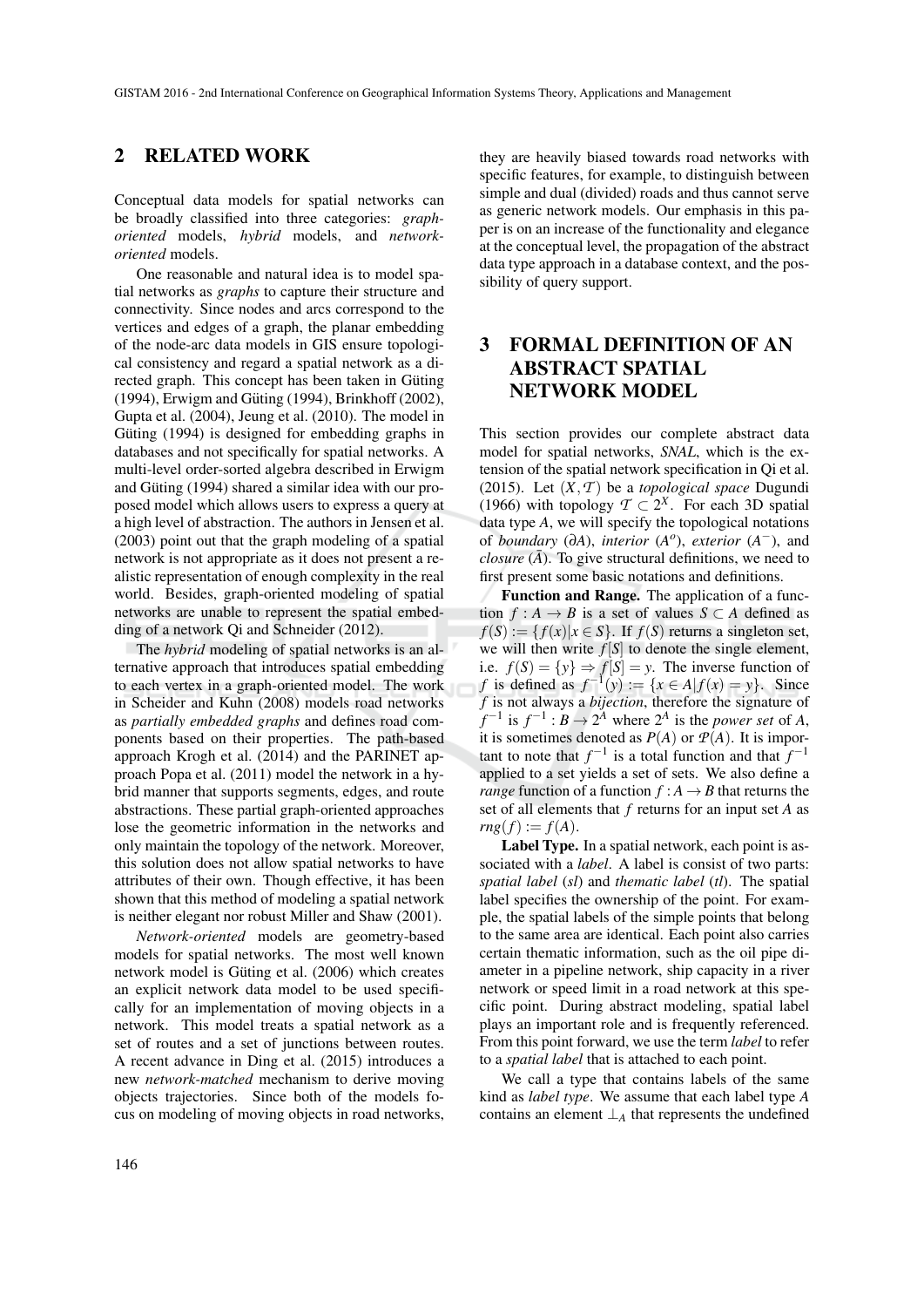value. It is called the *exterior* label, and the outside area of a network is labeled by it. For the Cartesian product of two label types *A* and *B*, we let  $\perp_{A \times B}$  =  $(\perp_A, \perp_B)$ , and for the union of *A* and *B*, we equate ⊥<sub>*A*</sub>, ⊥<sub>*B*</sub>, and ⊥<sub>*A*∪*B*</sub>. Further, if no ambiguities can arise, we omit the type index and simply use  $\bot$ .

**Spatial Mapping.** Given label type A, let  $\mathbb{L} = 2^A$ be the corresponding label space. A *spatial mapping* of type *A* is then defined as a total function  $\pi : \mathbb{R}^3 \to \mathbb{L}$ . Let *A* be the label type, and  $\pi$  be the spatial mapping with an arbitrary spatial partition McKenney and Schneider (2007), the *area* and *border* of  $\pi$  are defined as

$$
\gamma(\pi) = \pi^{-1}(rng(\pi) \cap \{X \in 2^A | card(X) = 1\}); \tag{1}
$$

 $\omega(\pi) = \pi^{-1}(rng(\pi) \cap \{X \in 2^A | card(X) > 1\}).$  (2) where  $\gamma(\pi)$  represents the *area* and  $\omega(\pi)$  represents the *border* respectively. The labels on the borders are modeled using the power set  $2^A$ : a *area* of  $\pi$  is a block mapped to a singleton set, as opposed to a *border* of  $\pi$  which is a block that is mapped to a subset of *A* containing two or more elements. As an example, for type  $A = \{a, b, \perp\}$ , the range function gives us  $rng(\pi)$  $\{\{a\},\{b\},\{\perp\},\{a,b\},\{a,\perp\},\{b,\perp\},\{a,b,\perp\}\}.$ 

Therefore, the areas of  $\pi$  are the blocks labeled  $\{a\}$ , {*b*}, and {⊥} while the borders are the blocks labeled  ${a,b}, {a,\perp}, {b,\perp}, \text{ and } {a,b,\perp}.$  The structural definitions are given based on appropriate spatial mapping function. To sum up, the goal is to identify a spatial mapping that assigns appropriate thematic information (i.e. appropriate areas and borders) to every point in  $\mathbb{R}^3$  space. Such a spatial mapping represents a spatial network.

Now we start introducing the comprising data types that belong to the spatial networks, we will begin from the simplest type to more complex ones.

#### 3.1 Poi3D

A single point in 3D space  $(\mathbb{R}^3)$  is of spatial data type *Poi3D*. Spatial data type *Poi3D* is defined as

$$
Poi3D = (x, y, z) where x, y, z \in \mathbb{R}
$$
 (3)

Each *Poi3D* is consist of an ordered triple of coordinates: x, y, and z in Euclidean plane. We say that two *Poi3D*'s *p* and *q coincide* if, and only if,  $x_p =$ *x*<sup>*q*</sup> ∧ *y*<sup>*p*</sup> = *y*<sup>*q*</sup> ∧ *z*<sup>*p*</sup> = *zq*. If two points do not coincide, they are called *disjoint*. The topological notations of a simple point  $p = (x, y, z)$  are defined as: (1)  $\partial p = \emptyset$ ;  $(2)$   $p^o = \{p\};$   $(3)$   $p^- = \mathbb{R}^3 - (\partial p \cup p^o) = \mathbb{R}^3 - \{p\};$ (4)  $\bar{p} = (\partial p \cup p^o) = \{p\}$ . In addition, for a simple point type *Poi3D*, the structural definition would be an image of this point in label space with a certain label type that is a subset of  $2^A$ .

#### 3.2 Point3D

A value of type *Point3D* is defined as a finite set of isolated *Poi3D*'s in 3D space. Spatial data type *Point3D* is formally defined as

$$
Point3D = \{ P \subset \mathbb{R}^3 \mid 0 \leq card\{P\} < \infty \land
$$
  
*P* is distinct} (4)

where *card* $\{P\}$  is the cardinality of set *P* that measures the total number of simple points of the set. We call *Point3D* a *complex point*. For a complex point *P*, if *card* $\{P\} = 1$ , it then represents a singleton set that only includes one *Poi3D*. If  $card\{P\} = 0$ , set *P* becomes an *empty set* ∅. An empty set can be admitted from geometric operations such as intersection and union. For example, the intersection of two *Point3D*'s with no points in common yields the empty set. The topological components of a complex object is always the union of its consisting simple objects. The topological notations of a point  $P = \{p_1, p_2, ..., p_n\}$  are defined as: (1)  $\partial P = \bigcup_{i=1,2,...,n} \partial p_i = \bigcup_{i=1,2,...,n} \varnothing = \varnothing;$  $(2)$   $P^o = \bigcup_{i=1,2,...,n} p_i^o = \bigcup_{i=1,2,...,n} \{p_i\} = P$ ; (3)  $P^- =$  $\mathbb{R}^3 - (\partial P \cup P^o) = \mathbb{R}^3 - P$ ; (4)  $\bar{P} = \partial P \cup P^o = P$ .

### 3.3 Curve3D

The value type *Curve3D* is defined as the image of continuous mapping from 1D to 3D space. In particular, the domain in 1D space is usually taken as a closed interval  $[0,1]$  without losing generality. This is because any finite domain of closed interval can be mapped to  $[0,1]$  and therefore is homogeneous to  $[0,1]$ . The shape of the curve can be straight or arbitrarily twisted in 3D plane given the condition that it is not *self-intersected*. Due to this fact, we call such kind of curve as a *simple curve*.

Spatial data type *Curve3D* is formally defined as

$$
Curve3D = \{f([0,1]) \mid
$$
  
(i)  $f([0,1]) \rightarrow \mathbb{R}^3$  is a continuous mapping  $\wedge$   
(ii)  $\forall a, b \in (0,1) : a \neq b \Rightarrow f(a) \neq f(b) \wedge$   
(iii)  $\forall a \in \{0,1\}, \forall b \in (0,1) : f(a) \neq f(b)\}$  (5)

where condition (*i*) specifies the continuous mapping  $f: [0,1] \to \mathbb{R}^3$ , i.e.  $\forall u \in [0,1]$ ,  $\exists v = f(u)$  where *v* is of type *Poi3D*. Condition (*ii*) is a strong constraint that the images of two different values within  $(0,1)$  must also be different. This means any intermediate point of the curve must be disjoint from all other intermediate points. This ensures that *Curve3D* does not intersect with itself. From condition (*iii*), the *end points* of the curve  $(f(0)$  and  $f(1))$  cannot coincide with any of the interior point along the same curve. However, this condition does not prohibit  $f(0) = f(1)$ . In the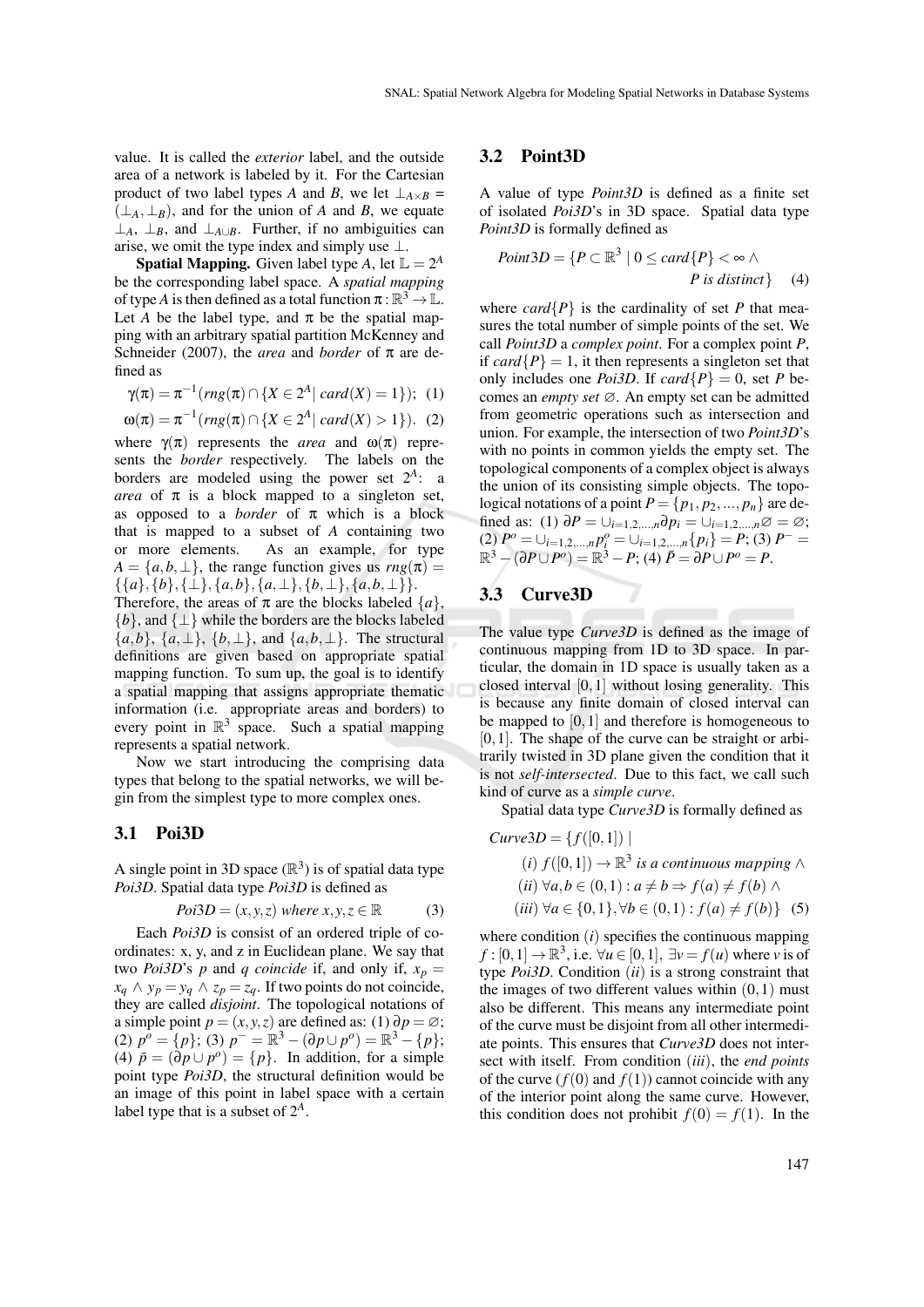

Figure 1: Examples ((a)(b)(c)) and Counter-examples ((d)(e)) of *Curve3D*'s.

INC

case that end points coincide, the curve is called a *loop curve* or *closed curve*. Figure 1(a), 1(b), and 1(c) are typical examples of a spatial data type *Curve3D*. However, Figure 1(d) is not of type *Curve3D* since it allows the equality of an interior point with an end point. Figure 1(e) is also not a *Curve3D* as it intersects itself.

For a simple curve *c* with the mapping function *f* , the boundary of *c* is defined as the set of its end points, i.e.  $\partial c = \{f(0), f(1)\}\$ . It is denoted that  $e(c) = \{f(0), f(1)\}\$ . Note that this set can be a singleton set in the case of a loop curve. The interior of the curve includes all points contained in the curve except for the end points:  $c^o = c - e(c)$ . For the closure we obtain  $\bar{c} = \partial c \cup c^o = c$ . Therefore the exterior is defined as  $c^- = \mathbb{R}^3 - c$ .

Topological Relationships between *Curve3D*'s. Based on the 9-Intersection Model Egenhofer and Herring (1990), the topological relationships between two simple curves  $c_i$  and  $c_j$  are included in the following matrix:

$$
R(c_i, c_j) = \begin{bmatrix} c_i^o \cap c_j^o & c_i^o \cap \partial c_j & c_i^o \cap c_j^- \\ \partial c_i \cap c_j^o & \partial c_i \cap \partial c_j & \partial c_i \cap c_j^- \\ c_i^- \cap c_j^o & c_i^- \cap \partial c_j & c_i^- \cap c_j^- \end{bmatrix}
$$

Each intersection will be characterized by a value of *empty* ( $\emptyset$ ) or *non-empty*( $\neg \emptyset$ ). Therefore there can be  $2^9 = 512$  different configurations. But not all of the configurations are realistic and meaningful. We are more interested in the following relationships which will be utilized in further spatial data type definitions:

- 1. *disjoint*: *c<sup>i</sup>* and *c<sup>j</sup>* are called *disjoint* if they do not have any points in common. To define it formally, we state  $\forall a \in [0,1], \neg \exists b \in [0,1], s.t. f(a) = g(b);$
- 2. *meet*:  $c_i$  *meets*  $c_j$  if they have only one shared end point. The equivalent conditions are (i) ∀*a*, *b* ∈ (0, 1), *s.t*. *f*(*a*)  $\neq$  *g*(*b*) ∧ (ii)  $\forall a, b \in \{0, 1\}, s.t. f(a) = g(b) \land f(|1 - a|) \neq$  $g(|1-b|);$
- 3. *quasi-disjoint*: Two curves *c<sup>i</sup>* , *c <sup>j</sup>* are called *quasidisjoint*, if their interiors do not intersect. They are allowed to meet in the endpoints. It is formally defined with the following conditions:  $(i) \forall a, b \in (0, 1), s.t. f(a) ≠ g(b) \land$

(ii) 
$$
\forall a \in (0,1), b \in \{0,1\}, s.t. f(b) \neq g(a)
$$
  
 $\land g(b) \neq f(a);$ 

4. *touch:*  $c_i$  *touches*  $c_j$  if, and only if (i) ∀*a*, *b* ∈ (0, 1), *s*.*t*.  $f(a) \neq g(b) \land$ (ii) ∃*a* ∈ (0,1), *s*.*t*. *f*(0) = *g*(*a*) ∨ *f*(1) = *g*(*a*)  $∨ f(a) = g(0) ∨ f(a) = g(1).$ 

#### 3.4 Branch3D

If we would represent curves in Figure  $1(d)$  and  $(e)$ based on the abstract data type *Curve3D*, we need to separate the whole line into sub-curves so that each sub-curve is a *Curve3D* and they are interconnected. For example, the curve in Figure 1(d) can be decomposed into two simple curves:  $f(0)$  to  $f(t)$ , and  $f(t)$ to  $f(1)$  while the curve in Figure 1(e) can be decomposed into three simple curves:  $f(0)$  to  $f(t)$ ,  $f(t)$  to  $f(1)$ , and the loop with the coincide end point  $f(t)$ . Based on this decomposition, given the set of the simple curves  $c_1, c_2, \ldots, c_n$  that contribute to the whole line, it is observed that

- 1. there can be more than two curves that form the shape:
- 2. no curves are disjoint with all other curves;
- 3. adjacent curves quasi-disjoint with each other with at least one coincide end point.

Geometrically, we call the set of these connected simple curves as *Branch3D*. Let *C* be the set of all simple curves in  $\mathbb{R}^3$ .

Spatial data type *Branch3D* is formally defined as

$$
Branch3D = \{ \cup_{i=1}^{n} c_i \mid
$$
  
\n(i) n ∈ ℕ, ∀i ∈ {1, 2, ..., n} : c\_i ∈ C ∧  
\n(ii) ∀i ∈ {1, 2, ..., n}, ∃j ≠ i, s.t. c\_i meets c\_j ∧  
\n(iii) ∀i ≠ j, c\_i and c\_j are quasi-disjoint ∧  
\n(iv) n = 1∨  
\ncard({f<sub>i</sub> | ∀k ∈ {0, 1},  
\ncard({f<sub>j</sub> | j ∈ {1, 2, ..., i − 1, i + 1, ..., n} ∧  
\n(f<sub>j</sub>(0) = f<sub>i</sub>(k) ∨ f<sub>j</sub>(1) = f<sub>i</sub>(k))}}) = 1}) ≥ 2}

where condition (*i*) ensures all components of *Branch3D* are simple curves; condition (*ii*) posts the restriction that for any curve, there exists another one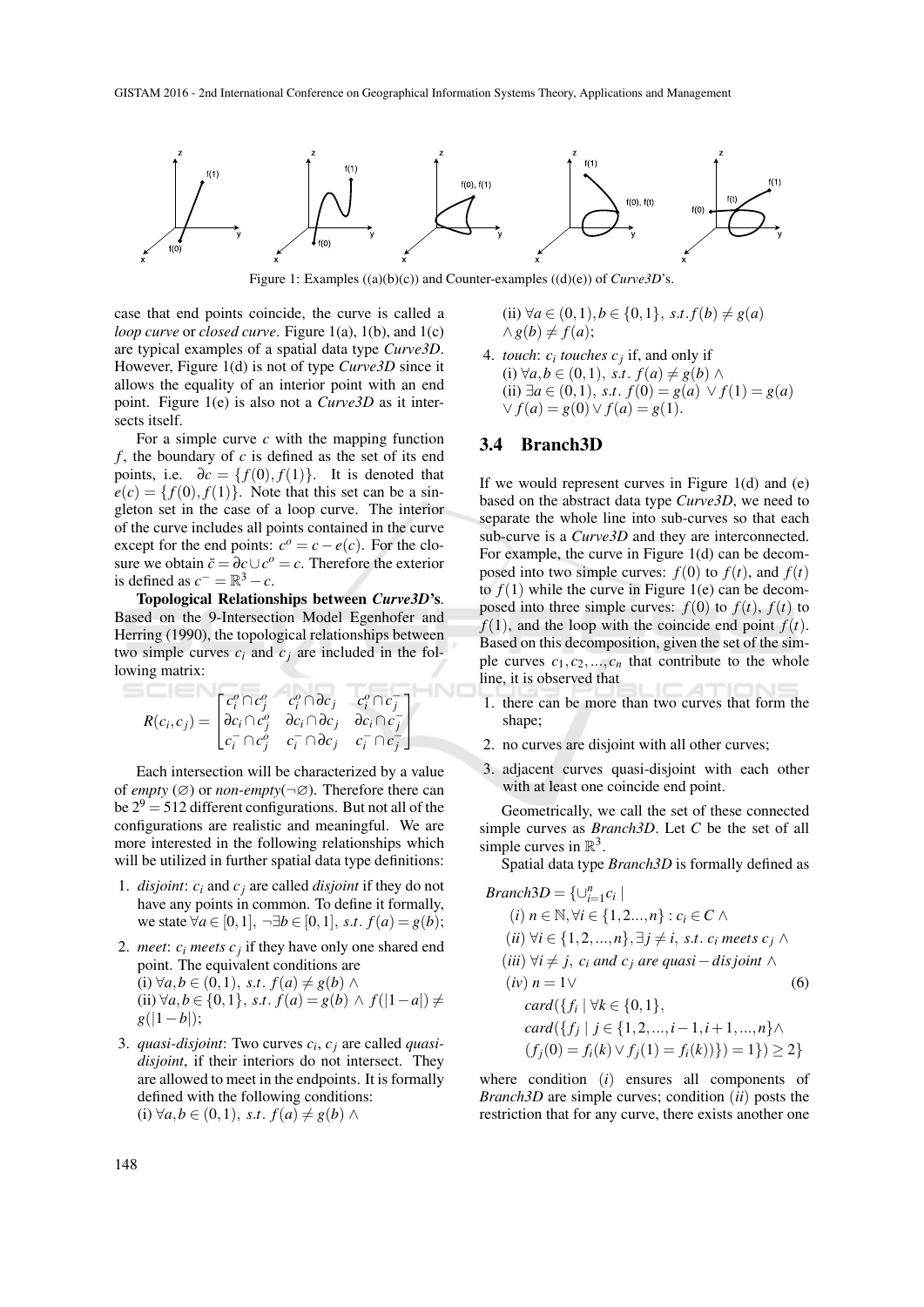that meets this curve in the same branch; condition (*iii*) emphasizes the non-intersection relationships between all curves; condition (*iv*) makes sure that each *Branch3D* should have at least two curves that have one of the end points isolated and does not belong to any other curves. In other words, each branch cannot be wrapped by two loop curves.

Figure 2(a) and (b) gives two examples of data type *Branch3D*. However, Figure 2(c) does not form a *Branch3D* as it breaks condition (iv).

Let *B* be the set of all *Branch3D*'s. For a branch  $b = \{ \cup_{i=1}^{n} c_i \} \in B$  with corresponding mappings  $f_1, f_2, \ldots, f_n$ , the topological notations are defined as: (1) As  $\bigcup_{i=1}^{n} \partial c_i = \bigcup_{i=1}^{n} e(c_i) = E(b)$ , note that we need to exclude the internal end points from  $E(b)$ to formulate the boundary. Therefore,  $\partial b = E(b)$  – {*p* ∈ *E*(*b*) | *card*({ *f<sup>i</sup>* | *i* ∈ {1,2,...,*n*} ∧(*fi*(0) = *p*∨  $f_i(1) = p$ }  $\neq$  1}; (2) The interior of the branch includes all points from all curves except for boundary points, i.e.  $b^o = b - \partial b$ ; (3) The closure of the branch is  $\bar{b} = \partial b \cup b^o = b$ ; (4) The exterior of the branch is then defined as  $b^- = \mathbb{R}^3 - b$  since  $\mathbb{R}^3$  is the embedding space.

As for *Branch3D* data type, we will now give the corresponding structural definition. For a branch  $b =$  $\{\bigcup_{i=1}^{n} c_i\}$ , let  $A = \{A_i\}$ ,  $1 \le i \le n$  be the corresponding label type for each of the curve. Therefore

$$
interior: \forall p \in c_i^o \in b, \pi(p) = \{A_i\};\tag{7}
$$

*boundary*: 
$$
\forall p \in \partial b, \text{card}(\pi(p)) > 1;
$$
 (8)

$$
exterior: \forall p \in b^{-}, \pi(p) = {\perp}.
$$
 (9)

Label space  $\mathbb{L} = 2^A = \{ \{A_1\}, ..., \{A_n\}, \{A_1, A_2\},\}$  ${A_1, A_3}, \ldots, {A_1, A_2, A_3}, \ldots, {A_1, A_2, \ldots, A_n}, \{\perp\}.$ The interior of *Branch3D* will be mapped to singleton set in label space excluding  $\{\perp\}$ . Formula (8) confines that any point that belongs to the boundary of *b* will be mapped to a subset of  $2^A$  with more than one element. The exterior is labelled with  $\{\perp\}$ . As shown in Figure  $2(d)$ , the branch object is consist of five curves with labels *A*, *B*, *C*, *D*, and *E*. The boundary points are mapped to the label space with more than one element while the exterior of the branch is mapped to  $\{\perp\}$ . Note that the structural definition of *Curve3D* is a special case of *Branch3D*.

#### 3.5 Hub3D

Hubs are important components of spatial networks. Generally speaking, hubs are locations and areas that connect different branches together and may also function as a boundary of the spatial network. In our abstract model, the concept of hub represents a geometric layout and its coverage. Examples of hubs are numerous, from metro stations in road networks

to lakes in in-land river networks, from power switch in grid networks to airport in aviation networks. Note that the hubs can be formed by humans or by nature, as long as they belong to the spatial network.

Geometrically, *Hub3D*'s are three-dimensional regions that connect with one or more branches. And in our model, we do not emphasize (or intend) to model the internal structures of hubs. Thus, *Hub3D* is seen as a black box. Before giving the definition of *Hub3D*, we need to define a *simple region* and *Hub2D* data types in 2D space. In the simplest case, a region object consists of a single connected component and is called a *simple region*. The point set in the 2D Euclidean space representing a simple region object is connected, closed, and bounded. The formal definitions of these features can be found in Liu and Schneider (2010). Due to space limit, we skip the definition of *SRegion2D*, *SRegion3D* and move to the definition of *Hub2D* and *Hub3D*. These omitted definitions can be found in our next extension.

In general, *Hub2D* is allowed to contain *none*, *one*, or *more than one* holes by condition (*i*). Condition (*ii*) ensures that the holes are contained in the region object and we do not allow holes to intersect each other (in the case of intersection, we could combine two holes into one). Condition (*iv*) makes *Hub2D* different from a normal region in the sense that it requires the region to connect to a certain branch object at only one end point. There is no limitation of the number of branches that can connect to the region, as long as they touch the region on the boundary. Based on previous definitions, now we are able to define *Hub3D* object as

$$
Hub3D = \{h(U) |
$$
  
(i)  $\forall U \in HUB2D, h: U \rightarrow \mathbb{R}^3 \land$  (10)  
(ii) h is a continuous mapping

The above definition is a *lift* from  $Hub2D$  to  $\mathbb{R}^3$ . Formally, we can summarize and give the definition of spatial data type *Hub3D* as

$$
Hub3D = \{R \subset SR3D \mid
$$
  
\n(i)  $\forall R_i \in SR3D, i \in \mathbb{N}, \exists Q \in SR3D, s.t.$   
\n
$$
R = Q - \bigcup_{i=0}^{n} R_i \text{ where } n \in \mathbb{N} \land
$$
  
\n(ii)  $\forall i \in \{0, 1, ..., n\}, Q \text{ contains } R_i \land$   
\n(iii)  $\forall i \neq j, R_i \text{ and } R_j \text{ are disjoint } \land$   
\n(iv)  $\exists b \in B, card(\{p \in \mathbb{R}^3 \mid$   
\n $(\exists curve \ c \in b, f_c(0) = p \lor f_c(1) = p) \land$ 

Similar to *Hub2D*, *Hub3D* type can also contain holes or cavities inside. And condition (*iv*) requires *Hub3D* to connect to at least one branch in  $\mathbb{R}^3$ .

 $p \in \partial R$ } $) = 1$ }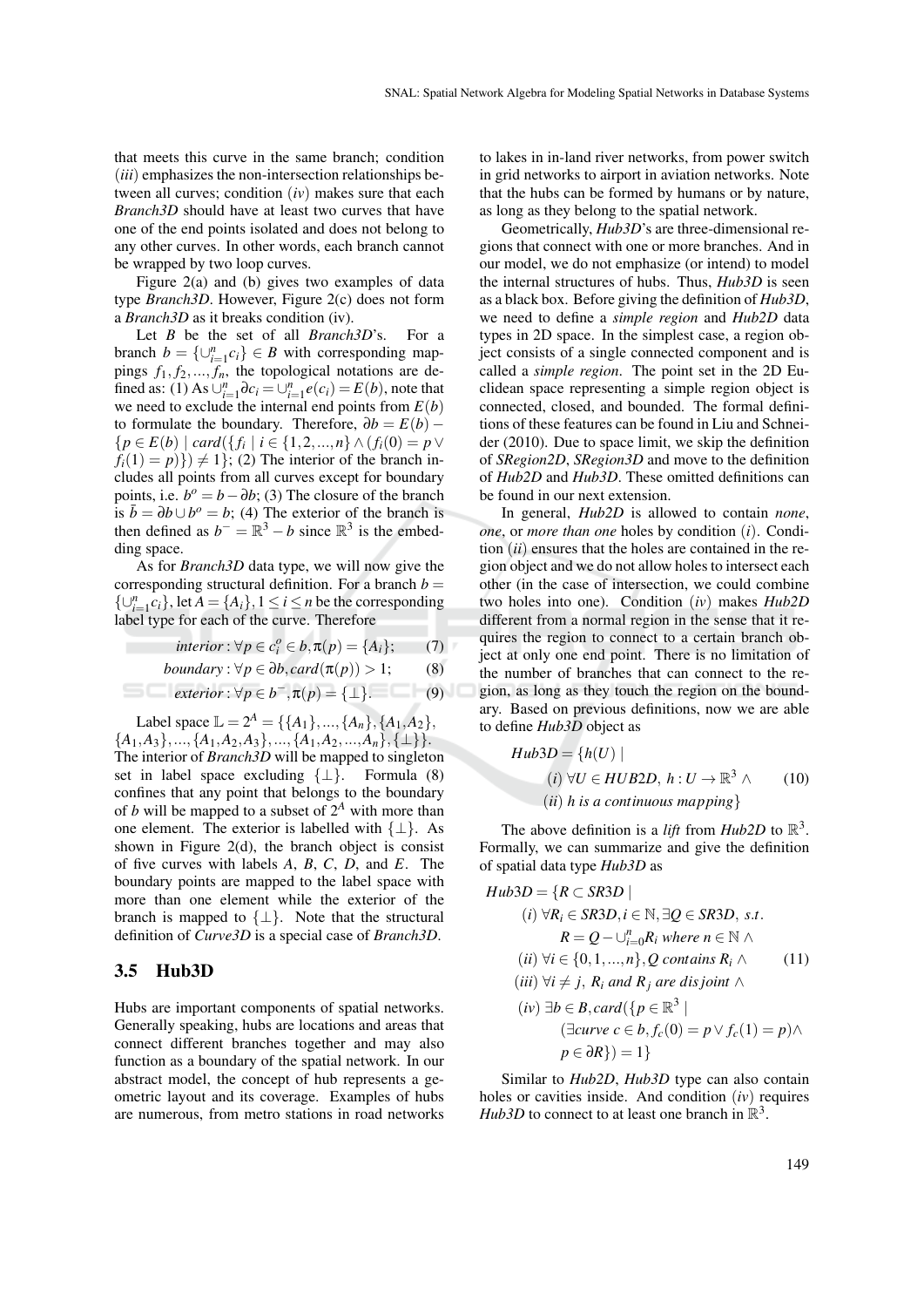

Figure 2: Examples ((a)(b)(d)) and Counter-example ((c)) of *Branch3D*'s.



Figure 3: (a) *SRegion3D* Example; (b)(c) *Hub3D* Examples.

Figure 3(a) depicts a simple region in  $\mathbb{R}^3$ . The shape of a hub can be arbitrary, such as a naturally formulated lake (Figure 3(b)); it can also be regulated by humans, like a pipeline hub or metro station (Figure  $3(c)$ ). Hub entities have a common feature that they are not isolated in the network otherwise they themselves form networks since they are not connected to outside world. For example, a lake that belongs to a river network has at least one river stream flowing to/out from it; a pipeline hub gathers the pipelines from different directions, process, filter, and then transfers out gas/oil; a metro station connects to multiple lines of traffic and public transportation networks.

#### 3.6 Junction3D

In spatial networks, there can be multiple pathways that connect one point to another. Each pathway can be a simple curve in 3D space, or a series of curves, i.e. we can use *Branch3D* or more generally, *Trunk3D* data type to represent a pathway. There are certain important points in the network layout that are connected with a number of pathways, we refer to those points as *junctions*. A junction in a 3D network is denoted as of type *Junction3D*.

The definition of a *Junction3D* from a geometric perspective is

$$
Junction3D = \{J \subset \mathbb{R}^3 \mid
$$
  
\n
$$
\forall p \in J, card(\{t \mid t \in T, \exists c \in t, s.t. \quad (12)
$$
  
\n
$$
(f_c(0) = p \lor f_c(1) = p)\}) > 3\}
$$

where *C* is the set of all simple curves in  $\mathbb{R}^3$ . From the definition, we require that the number of distinct curves that connect to the junction point should be more than three. If there are less or equal to three curves connecting to a point, that point is not seen as a *junction* in our model as it could also be an internal point in the *Branch3D* object. As shown in Figure 5, point *A* is not a junction as it only connects to three curves. Similar case holds for point *B*. Point *C* and *D* are junctions since they are linked with more than three simple curves. For points with degree of three, we name them as *fork* points, or *forks* for short. We use  $J(\pi)$  to represent the set of junctions for the spatial mapping  $\pi$  on-wards.

### 3.7 Trunk3D

After giving the definitions of branches, hubs, and junctions, now we are able to define a more complex spatial data type, *Trunk3D*. A collection of pathways between two junctions or hubs forms a *bunch of branches*, which we refer to as a *Trunk3D*.

The formal definition of spatial data type *Trunk3D* is given as

$$
Trunk3D = \{ \bigcup_{i=1}^{n} b_i \mid
$$
  
\n(i)  $n \in \mathbb{N}, \forall i \in \{1, 2, ..., n\} : b_i \in B \land$   
\n(ii)  $\forall i, j \in \{1, 2, ..., n\}, \forall a, b \in (0, 1), s.t.$   
\n $\forall c_1 \in b_i, c_2 \in b_j : f_{c_1}(a) \neq f_{c_2}(b) \land$   
\n(iii)  $\forall i, j \in \{1, 2, ..., n\}, \forall a \in (0, 1), \forall b \in \{0, 1\},$   
\n*s.t.*  $\forall c_1 \in b_i, c_2 \in b_j : \qquad (13)$   
\n $f_{c_1}(b) \neq f_{c_2}(a) \land f_{c_2}(b) \neq f_{c_1}(a) \land$   
\n(iv)  $\forall p \in \partial t, t \text{ is a Trunk3D},$   
\n $(\exists b \in B, s.t. p \in \bar{b} \land b \notin t) \lor (p \in J(\pi)) \lor$   
\n $(\exists h \in HUB3D, s.t. p \in \partial h) \lor (p \in \lambda(\pi)) \}$ 

where *B* is the set of branches in  $\mathbb{R}^3$ . Recall that two curves that belong to one branch *meet* each other if they have only one shared end point. However, we lift this constraint in defining *Trunk3D*. As in condition (*ii*) and (*iii*), all branches are required to not intersect with each other if they belong to the same trunk, but they are allowed to formulate loops. Condition (*iv*) states that for any end points of the trunk,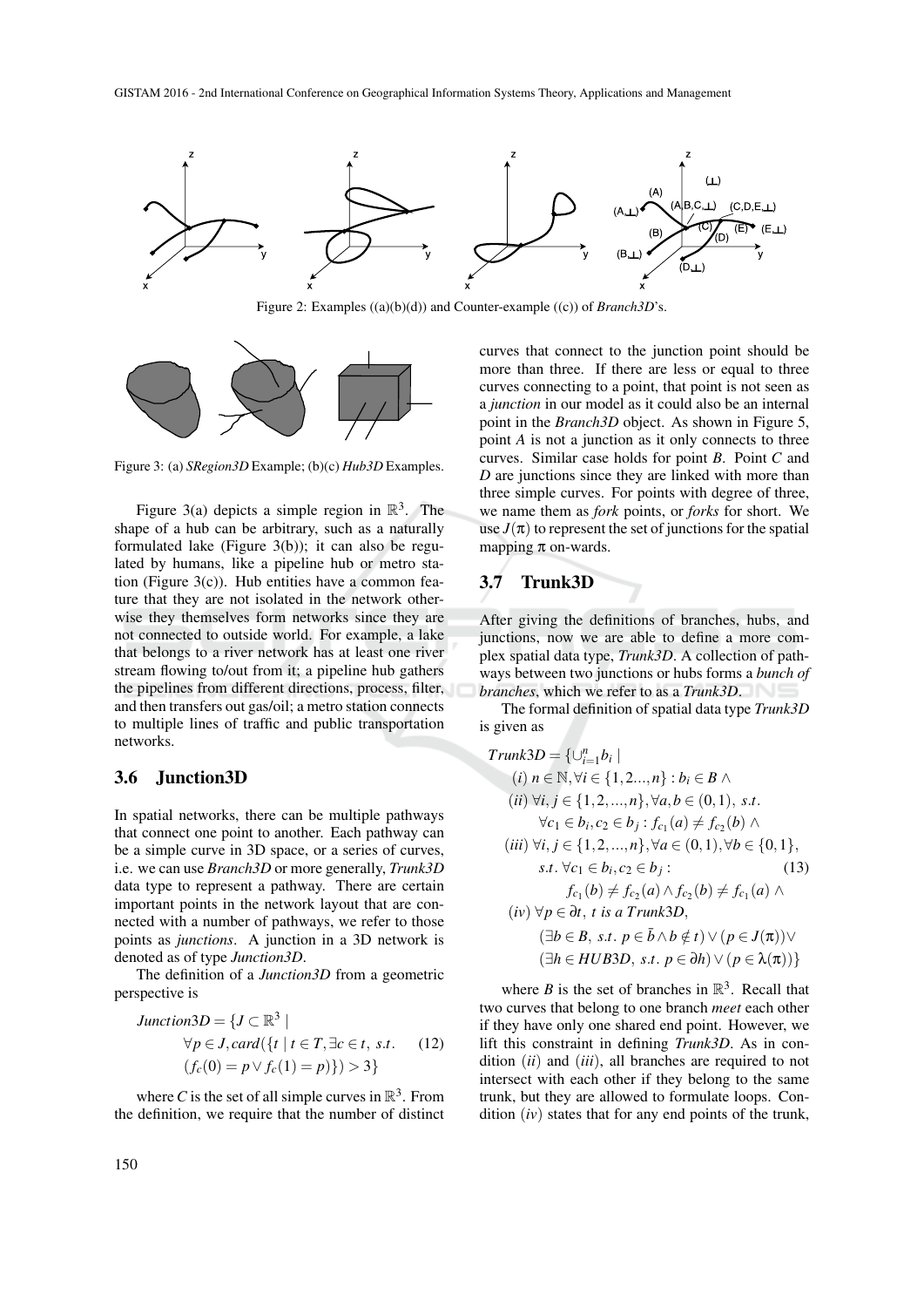they have to either *touch* or *meet* the other *branch*, or they belong to the *boundary* of a *hub*, or they are *junctions*, or they belong to the boundaries of the network, which is denoted by  $\lambda(\pi)$ .  $\partial Trunk3D$  represents the boundary of the trunk.



Figure 4: Examples *Trunk3D*'s.

Examples of *Trunk3D*'s are shown in Figure 4. In Figure 4(a), the branches originated from the hub object form a single *Trunk3D* object. We call the points that a *Trunk3D* touches a *Hub3D* as *estuary points*. Figure 4(b) depicts a junction in a road network. The two roads that intersect at this junction are modeled into four pieces of *Trunk3D*'s. Having the *Trunk3D* definition is important to precisely model the geometrical aspects of spatial networks. For example, in a pipeline network, between two interchange stations, there can be multiple pipelines connecting them. These pipelines are usually parallel to each other and do not intersect each other. Since their start points coincide, and end points also coincide, it is impossible to model these lines as a normal *Line3D* object Schneider (1997) or a *Branch3D* object. Another example is in road networks. For a highway or an interstate, it usually consists of multiple lanes. In our abstract model, we use data type *Branch3D* to model the lanes. Lanes can merge or split, but if we treat each lane as an individual branch, the topological relationships of these branches are that they do not intersect each other. We treat those lanes as a new type of spatial data type, i.e. *Trunk3D*. In addition, in road networks, we model junctions (such as the locations of traffic lights) as points, therefore the lanes that connect with junctions are constricted to meet at junctions and then spread out again (Figure  $4(b)$ ).



Figure 5: Examples and Counter-examples of *Junction3D*'s.

Let *T* be the set of all *Trunk3D*'s in  $\mathbb{R}^3$ . For a trunk  $t = \{\cup_{i=1}^n b_i\} \in \text{Trunk3D}$  where  $b_i \in B$ , the topological notations of this trunk is defined as: (1) Let  $E(t) = \bigcup_{i=1}^{n} \partial b_i = \bigcup_{i=1}^{n} \bigcup_{j=1}^{m} e(c_j^{b_i})$ , note that we need

to exclude the internal end points from  $E(t)$  to formulate the boundary of *t*. Therefore,  $\partial t = E(t)$  –  ${p \in E(t) \mid \forall c \in C, \neg \exists b \in t, \ s.t. \ c \in b \land (f_c(0))}$  $p \vee f_c(1) = p$ }; (2) The interior of the trunk includes all points from all belonging branches except for boundary points, i.e.  $t^{\circ} = t - \partial t$ ; (3) The closure of the trunk is  $\bar{t} = \partial t \cup t^{\circ} = t$ ; (4) The exterior of the trunk is then defined as  $t^- = \mathbb{R}^3 - t$  since  $\mathbb{R}^3$  is the embedding space.

#### 3.8 Snet3D

With all previous definitions of different components of the network, now we give the formal definition of the spatial network data type, *Snet3D*.

The spatial data type *Snet3D* for spatial networks is defined as

$$
Snet3D = \{ S \subset \mathbb{R}^3 \mid
$$
  
\n
$$
\forall u \in S, \exists v = u, \ s.t. \ v \in HUB3D \lor v \in T \}
$$
 (14)

where *HUB*3*D* is the set of hubs, and *T* is the set of trunks. The definition states that for any point that belongs to the spatial network in 3D space, it should either belong to any hubs or trunks in the network. Geometrically,  $S = HUB3D \cup T$ .

For a spatial network *s*, the topological notations are specified as follows: (1) The boundary of *s* is defined as ∂*s* = ∂*HUB*3*D*∪∂*T* = (∪*i*∂*hi*)∪(∪*j*∂*t* −*J* − {*p* | ∃*h* ∈ *HUB*3*D*,∃*t* ∈ *T*, *s*.*t*. *p* ∈ ∂*h* ∧ *p* ∈ ∂*t*}), which is the union of the boundary of all hubs and trunks excluding junctions and estuary points; (2) The interior of *s* is then defined as  $s^o = s - \overline{\partial} s$ ; (3) The closure of a spatial network *s* is  $\bar{s} = s^o \cup \partial s = s$ ; (4) The exterior of *s* is defined as  $s^- = \mathbb{R}^3 - s$ .

Finally, we give the structural definition of spatial networks . Let *A* be the label type, and  $\pi$  be the spatial mapping

$$
interior: \pi^{\circ} = \cup_{\{s \in \gamma(\pi) | \pi[s] \neq \bot\}} s \}; \tag{15}
$$

*boundary*: 
$$
\partial \pi = \bigcup_{b \in \omega(\pi)} b
$$
}; (16)

 $exterior: \pi^- = \pi^{-1}(\{\bot\}) = \cup_{\{s \in \gamma(\pi) | \pi[s] = \bot\}} s$ . (17)

Recall from (1)(2) that the *areas* of  $\pi$  is defined as  $\gamma(\pi) = \pi^{-1}(rng(\pi) \cap \{X \in 2^A | card(X) = 1\})$  and the *borders* of  $\pi$  is defined as  $\omega(\pi) = \pi^{-1}(rng(\pi) \cap \{X \in \mathbb{R}^n\})$  $2^A$ | *card*(*X*) > 1}). The *interior* of  $\pi$  (formula (18)) is defined as the union of π's areas. The *boundary* of  $\pi$  (formula (19)) is defined as the union of the borders of  $\pi$ . And the *exterior* of  $\pi$  is the block mapped to  $\perp$ .